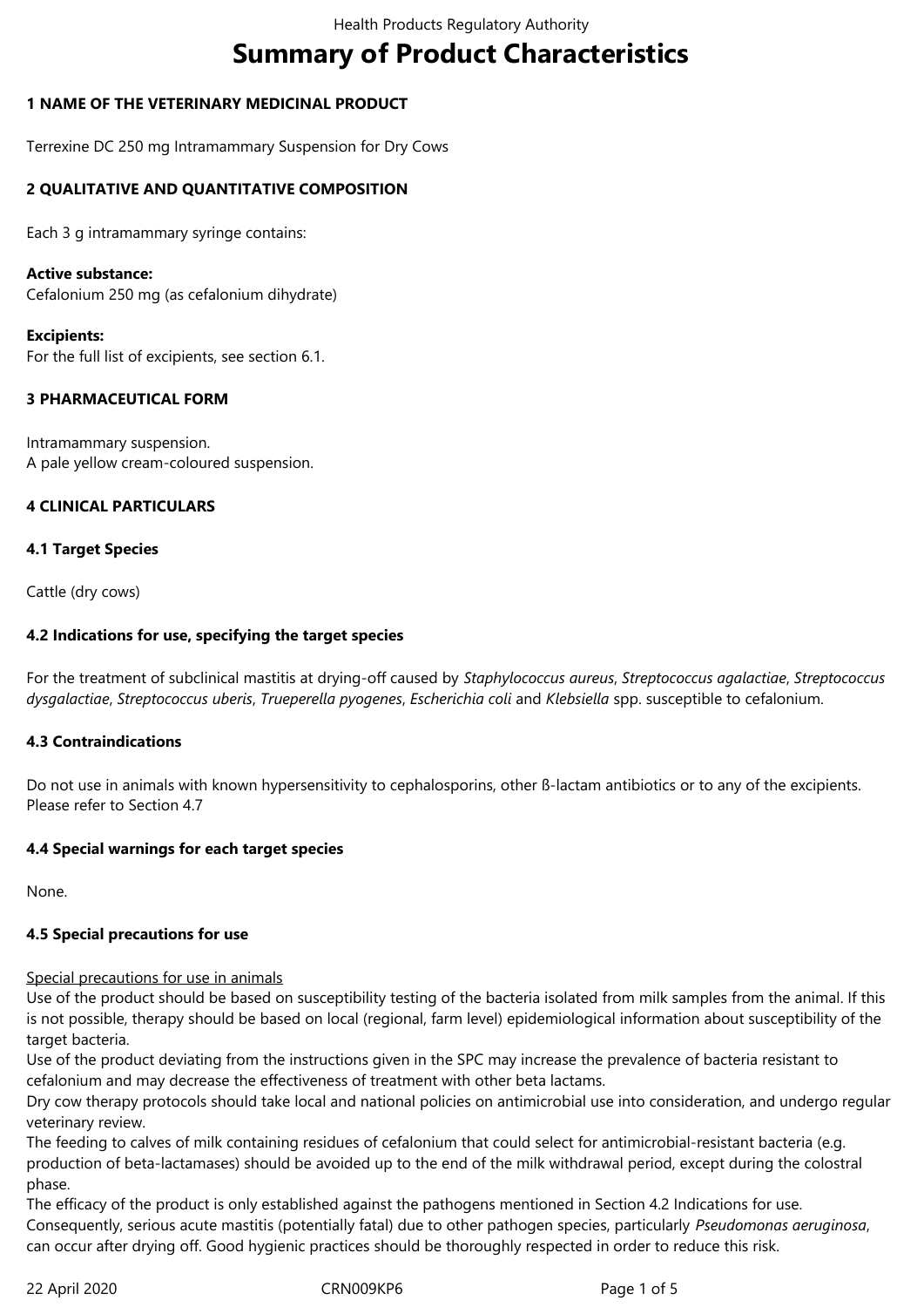Special precautions to be taken by the person administering the veterinary medicinal product to animals

Penicillin and cephalosporins may cause sensitisation (allergy) following injection, inhalation, ingestion or skin contact. Sensitivity to penicillin may lead to cross-sensitivity to cephalosporin and vice versa. Allergic reactions to these substances may occasionally be serious.

Do not handle this product if you know you are sensitised, or if you have been advised not to work with such preparations. Handle this product with great care to avoid exposure, taking all recommended precautions.

If you develop symptoms following exposure such as a skin rash you should seek medical advice and show the Doctor this warning. Swelling of the face, lips or eyes or difficulty breathing are more serious symptoms and require urgent medical attention.

Wash hands after use.

The cleaning towels provided with the intramammary product contain isopropyl alcohol. Wear protective gloves if skin irritation due to isopropyl alcohol is known or suspected. Avoid contact with eyes because isopropyl alcohol can cause eye irritation.

#### **4.6 Adverse reactions (frequency and seriousness)**

In very rare cases immediate hypersensitivity reactions were observed in some animals (restlessness, tremors, swelling of mammary gland, eyelids and lips). These reactions can lead to death.

The frequency of adverse reactions is defined using the following convention:

- -very common (more than 1 in 10 animals treated displaying adverse reaction(s))
- common (more than 1 but less than 10 animals in 100 animals treated)
- uncommon (more than 1 but less than 10 animals in 1,000 animals treated)
- rare (more than 1 but less than 10 animals in 10,000 animals treated)
- very rare (less than 1 animal in 10,000 animals, including isolated reports treated).

# **4.7 Use during pregnancy, lactation or lay**

The product is intended for use during the last trimester of pregnancy once the lactating cow has been dried off. There is no adverse treatment effect on the foetus.

The product must not be used in cows that are lactating.

# **4.8 Interaction with other medicinal products and other forms of interactions**

Cephalosporins should not be administered concurrently with bacteriostatic antimicrobials. Concomitant use of cephalosporins and nephrotoxic drugs may increase renal toxicity.

# **4.9 Amounts to be administered and administration route**

For intramammary use.

The intramammary syringe must only be used once.

The contents of one intramammary syringe should be infused into the teat canal of each quarter immediately after the last milking of the lactation. Do not bend the nozzle. Avoid contamination of the nozzle after removing the cap. Before infusion, the teat should be thoroughly cleaned and disinfected (e.g. with the cleaning towel provided).

Option 1: For short nozzle intramammary administration hold the barrel of the intramammary syringe and the base of the cap in one hand and twist off the small upper part of the cap above the indent mark (the base portion of the cap remains on the intramammary syringe) Take care not to contaminate the nozzle.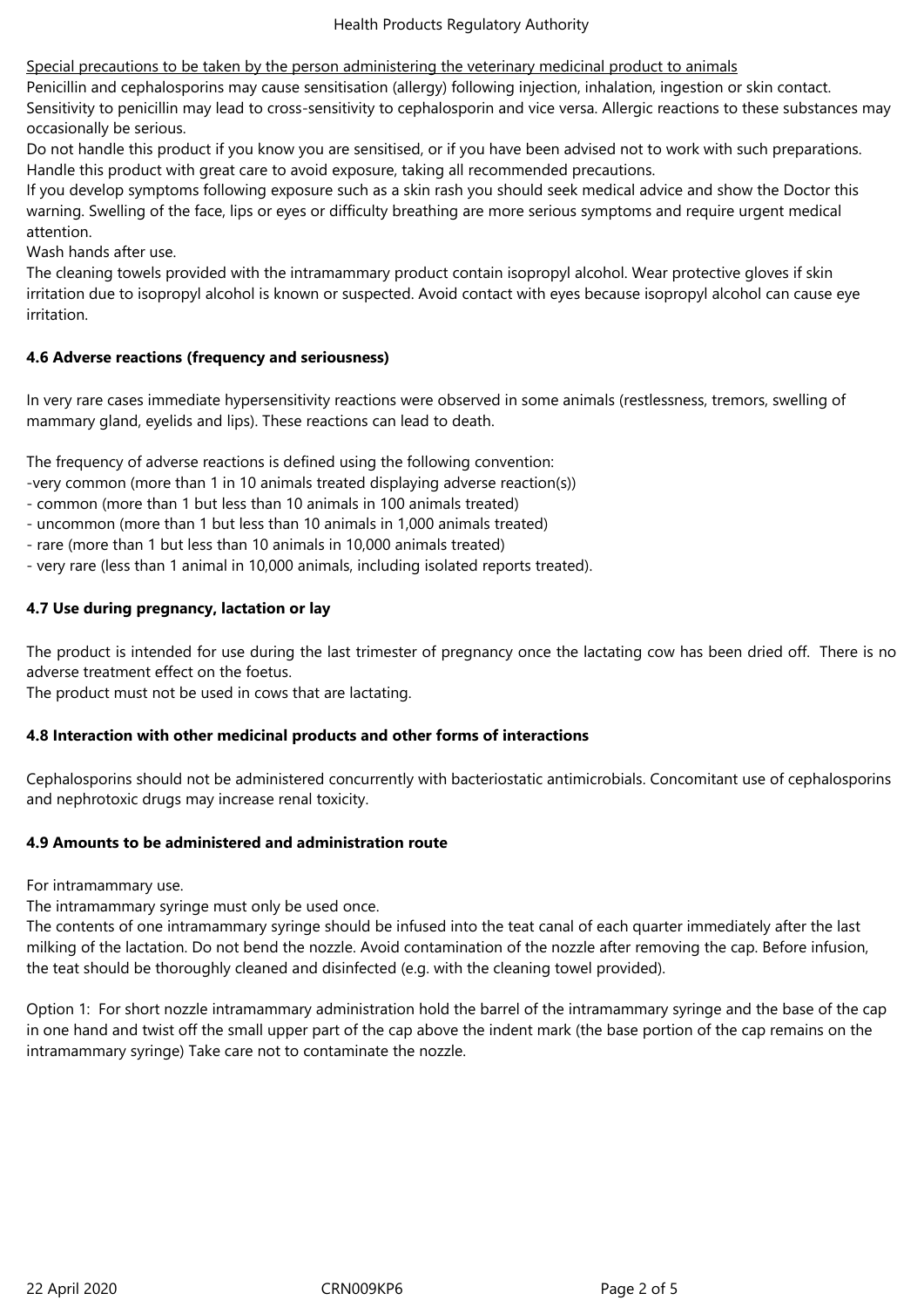#### Health Products Regulatory Authority



Option 2: For full nozzle intramammary administration remove the cap fully by holding the barrel of the intramammary syringe firmly on one hand and with the thumb push up and along the length of the cap until the cap clicks off. Take care not to contaminate the nozzle.



Insert the nozzle into the teat canal and apply steady pressure on the intramammary syringe plunger until the full dose has been delivered. Holding the end of the teat with one hand, gently massage upwards with the other to aid dispersion of the antibiotic into the quarter.

After infusion it is advisable to dip the teats in an antiseptic preparation specifically designed for this purpose.

# **4.10 Overdose (symptoms, emergency procedures, antidotes), if necessary**

Repeated doses in cattle on three consecutive days did not demonstrate or produce any adverse effects.

# **4.11 Withdrawal period(s)**

Meat and offal: 21 days. Milk: 96 hours after calving if the dry period is longer than 54 days. 58 days following the treatment if the dry period is less than or equal to 54 days.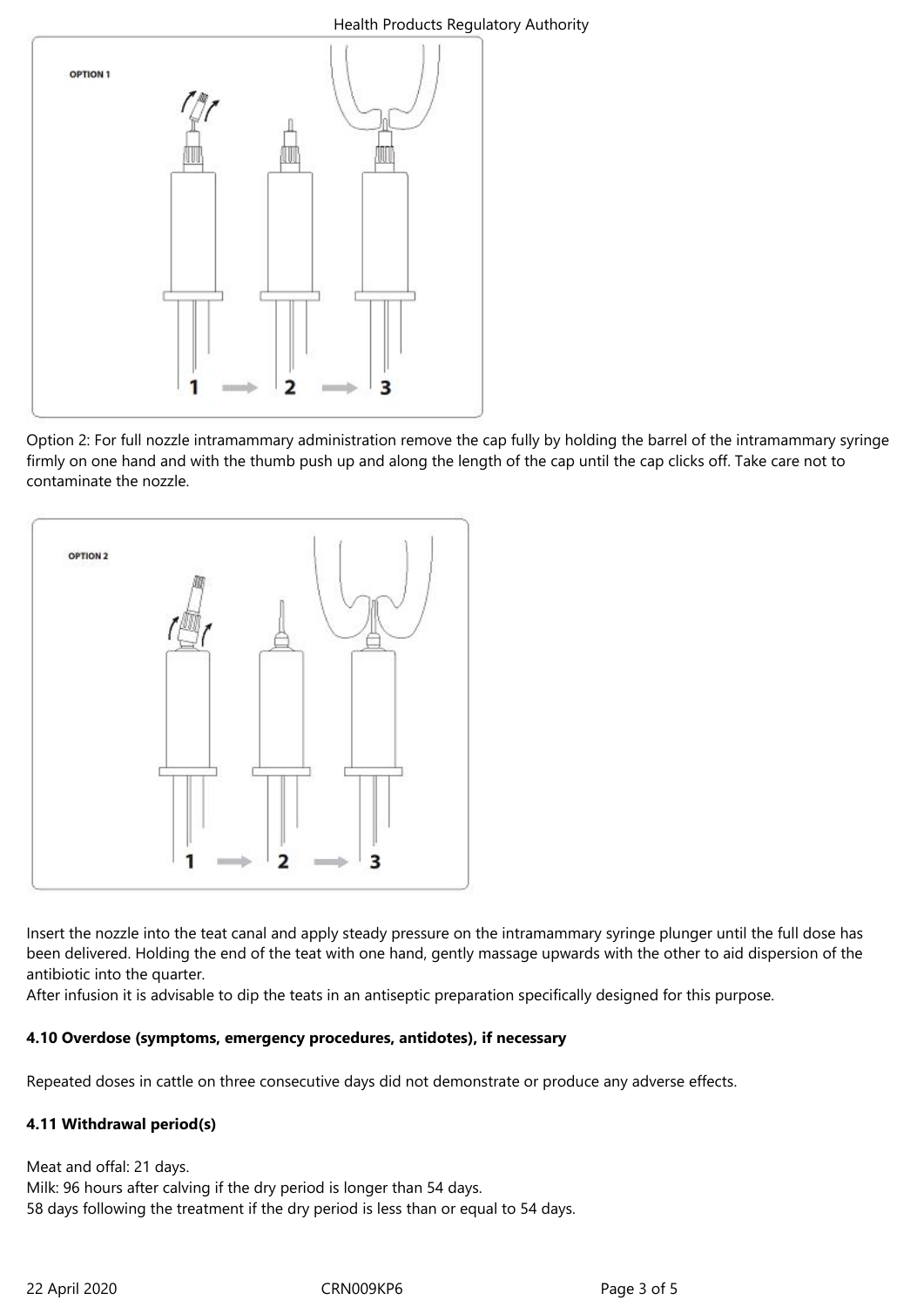#### Health Products Regulatory Authority **5 PHARMACOLOGICAL or IMMUNOLOGICAL PROPERTIES**

Pharmacotherapeutic group: Other beta-lactam antibacterials for intramammary use, first-generation cephalosporins. ATC vet code: QJ51DB90.

# **5.1 Pharmacodynamic properties**

Cefalonium is an antibacterial drug of the first generation cephalosporin group which acts by inhibition of cell wall synthesis (bactericidal mode of action).The antibacterial activity is not impaired in the presence of milk.

Three mechanisms of resistance to cephalosporin are known: reduced permeability of the cell wall, enzymatic inactivation and absence of specific penicillin binding sites. In Gram-positive bacteria and particularly staphylococci, the main cephalosporin resistance mechanism is through alteration of penicillin binding proteins. In Gram-negative bacteria resistance may consist in the production of (broad- or extended-spectrum) β-lactamases.

Cefalonium is active against *Staphylococcus aureus*, *Streptococcus agalactiae*,

*Streptococcus dysgalactiae*, *Streptococcus uberis*, *Trueperella pyogenes*, *Escherichia coli* and *Klebsiella* spp. susceptible to cefalonium.

# **5.2 Pharmacokinetic particulars**

Cefalonium is extensively but slowly absorbed from the udder and excreted primarily in the urine. Between 7 and 13% of the active substance is eliminated in urine on each of the first three days post dosing whilst daily excretion in faeces is < 1% over the same period.

Mean blood concentration remains fairly constant during approximately 10 days after dosing which is consistent with slow but prolonged absorption of cefalonium from the udder.

The long term persistence of cefalonium in the dry udder was examined over a time span of 10 weeks after infusion. Effective levels of cefalonium in udder secreta remain up to 10 weeks after infusion.

# **6 PHARMACEUTICAL PARTICULARS**

## **6.1 List of excipients**

Aluminium distearate Liquid Paraffin

#### **6.2 Major incompatibilities**

Not applicable.

# **6.3 Shelf-life**

Shelf life of the veterinary medicinal product as packaged for sale: 2 years.

# **6.4 Special precautions for storage**

Do not store above 25°C.

# **6.5 Nature and composition of immediate packaging**

A 3g coloured low density polyethylene intramammary syringe with a coloured low density polyethylene dual cap Pack sizes:

Cartons of 20 intramammary syringes and 20 individually wrapped cleaning towels containing isopropyl alcohol. Buckets of 120 intramammary syringes and 120 individually wrapped cleaning towels containing isopropyl alcohol. Not all pack sizes may be marketed.